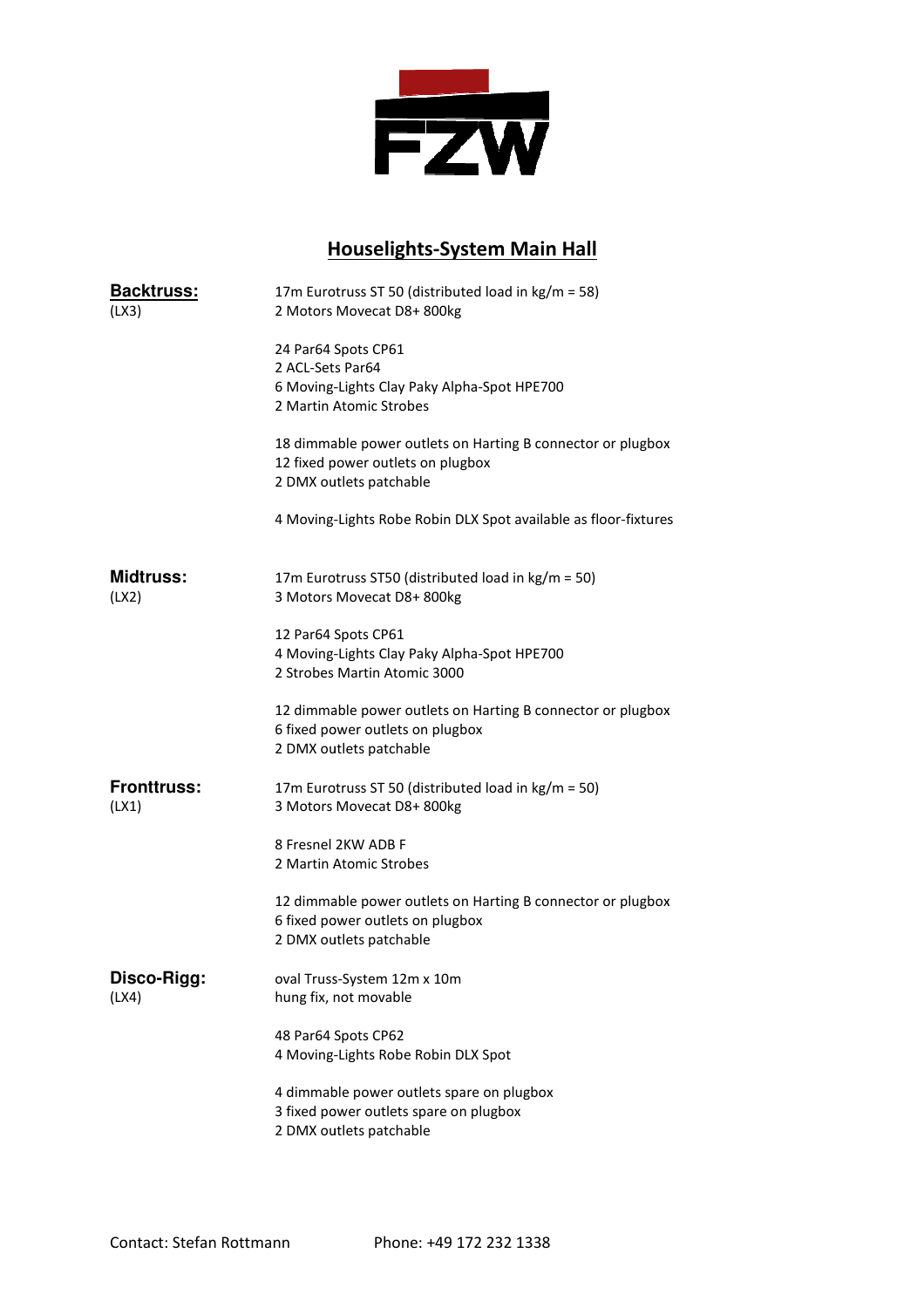

| <b>Power Supply:</b><br>additional power supplies for lighting on stage left:<br>2x32A CEE<br>2x63A CEE<br>additional outlets on stage left supply rack:<br>18 dimmable power outlets on Harting B connector or plugbox<br>6 fixed power outlets on Harting B connector or plugbox | <b>Desk &amp; Dimmer-City:</b> | 1 GrandMA Full Size lighting console (Series 1) incl remotesystem<br>96 Dimmer channels MA DimCompact system each fused for 2,3KW<br>MA Net control system for lighting system and DMX signal flow<br>additional "guest" multicore 4 CH to dimmer city and each truss or stage<br>outlet (free patch configuration) |  |
|------------------------------------------------------------------------------------------------------------------------------------------------------------------------------------------------------------------------------------------------------------------------------------|--------------------------------|---------------------------------------------------------------------------------------------------------------------------------------------------------------------------------------------------------------------------------------------------------------------------------------------------------------------|--|
|                                                                                                                                                                                                                                                                                    |                                |                                                                                                                                                                                                                                                                                                                     |  |
|                                                                                                                                                                                                                                                                                    |                                |                                                                                                                                                                                                                                                                                                                     |  |
|                                                                                                                                                                                                                                                                                    |                                | followspot position on balcony with 32A CEE connection                                                                                                                                                                                                                                                              |  |

| <b>Venue-Info:</b> | room dimensions: 20,5m x 32m                                               |
|--------------------|----------------------------------------------------------------------------|
|                    | clearance: 8m from floor                                                   |
|                    | truss level 6,3m from floor (5,3m from stage)                              |
|                    | FOH distance: 25m (max) from backwall                                      |
|                    | stage: max 12m x 6.5m plus sidestage for monitoring at 1m level from floor |
|                    |                                                                            |

- **CAD-Service:** Plots are available in **DWG, DXF** and **WYSIWYG**
- **Contact:** Stefan Rottmann Tel: +49 (0)231 314363 GSM: +49 (0)172 232 1338 Mail: srottmann@me.com